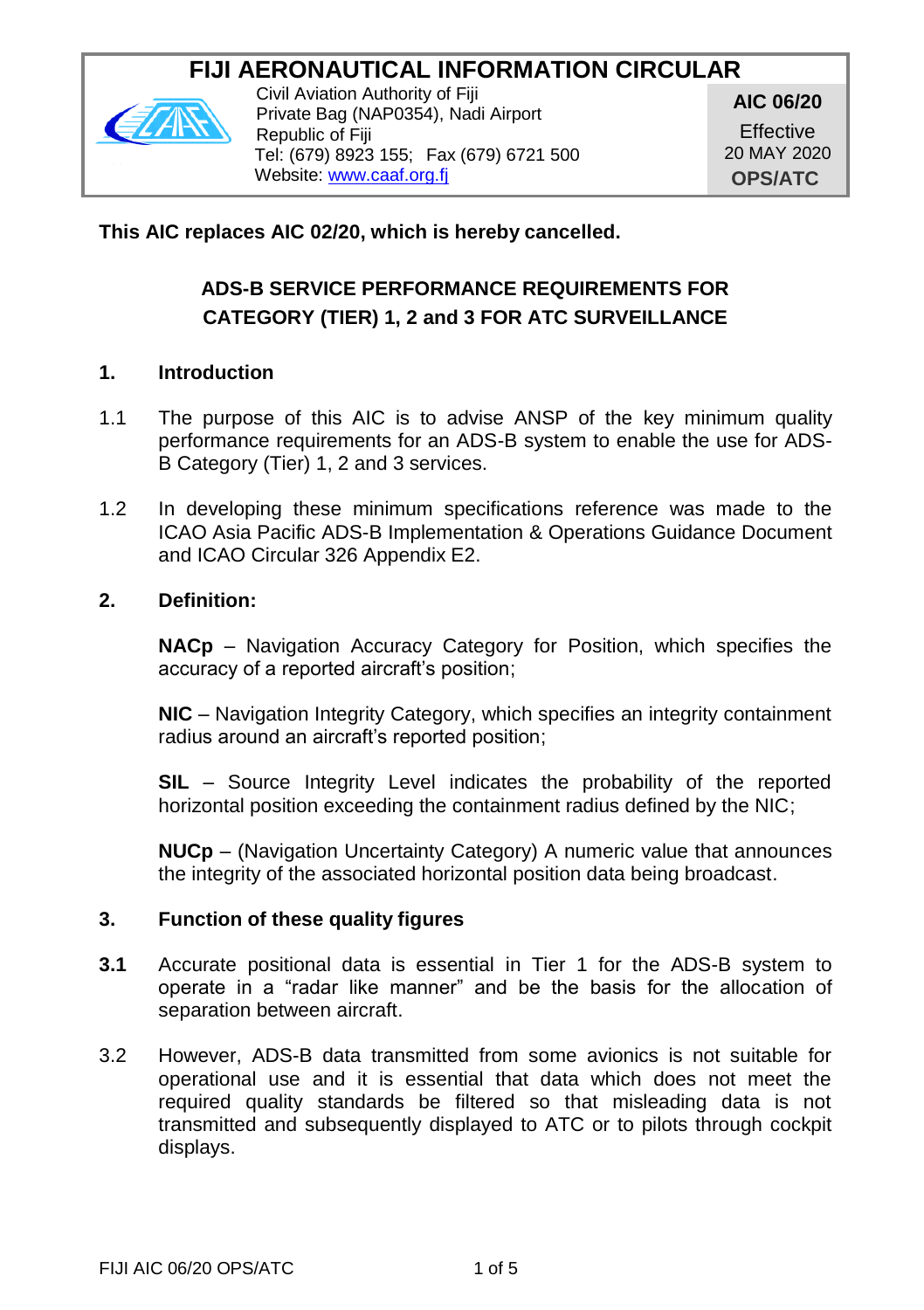- 3.3 These figures therefore can be said to be acting as quality thresholds levels for filters. Once data detected from an aircraft is found to be substandard, the controller is alerted and appropriate safety measures initiated.
- 3.4 The table below contains the position accuracy figures meeting equivalent Surveillance position accuracy:

|    | <b>Characteristic</b>                                | <b>CATEGORY 1</b><br>(TIER 1)<br>5NM Separation Capable<br>Commensurate<br>with<br><b>Radars</b><br>(Separation/Vectoring/High<br>Performance<br>with<br>Integrity<br>Reliability,<br>&<br>Latency) | <b>CATEGORY 2</b><br>(TIER 2)<br><b>Situational</b><br><b>Awareness Similar to</b><br><b>ADS-C (Safety-Net</b><br>Alerts, SAR, Supports<br>Procedural<br><b>Separation Without</b><br>Voice, Not 5nm<br>Separation) | <b>CATEGORY 3</b><br>(TIER 3)<br><b>Position Reporting</b><br><b>With Enhanced Flight</b><br><b>Operation</b> |
|----|------------------------------------------------------|-----------------------------------------------------------------------------------------------------------------------------------------------------------------------------------------------------|---------------------------------------------------------------------------------------------------------------------------------------------------------------------------------------------------------------------|---------------------------------------------------------------------------------------------------------------|
| 1. | Position:<br>Accuracy                                | A 95-percentile accuracy of<br>0.5NM<br>This can be represented by<br>either:<br>$NACp \geq 5$ or<br>a)<br>$NUC \geq 4$<br>b)                                                                       |                                                                                                                                                                                                                     |                                                                                                               |
| 2. | Position: Integrity                                  | A containment radius of<br>< 2 NM<br>NUC $\geq 4$ ; or<br>a)<br>b)<br>NIC $\geq$ 4 and SIL $\geq$ 2                                                                                                 |                                                                                                                                                                                                                     |                                                                                                               |
| 3. | <b>Aircraft Updates</b>                              | 12 secs                                                                                                                                                                                             | $0.5$ second $\lt$ Interval<br>< 20 seconds as<br>Operationally required                                                                                                                                            | $0.5$ second < Interval<br>< 60 seconds as<br>Operationally required                                          |
| 4. | Network Latency                                      | 95% < 2 secs of receiver-<br>station output                                                                                                                                                         | 95%:< 15 secs of<br>receiver-station output                                                                                                                                                                         | $95\%$ : < 60 secs of<br>receiver-station output                                                              |
| 5. | <b>Reliability 1</b>                                 | 2 autonomous receiver-<br>stations including antenna,<br>each providing data, no<br>common point of failure                                                                                         | 1 unduplicated<br>receiver-station<br>including antenna                                                                                                                                                             | 1 unduplicated<br>receiver-station<br>including antenna                                                       |
| 6. | Reliability 2-<br><b>MTBF</b>                        | receiver-station<br>Each<br>including antenna to have<br>MTBF > 10,000hrs                                                                                                                           | Each receiver-station<br>including antenna to<br>have MTBF >10,000<br>hrs                                                                                                                                           | Each receiver-station<br>including antenna to<br>have MTBF >10,000<br>hrs                                     |
| 7. | Reliability -<br>Communications<br>Infrastructure    | Completely duplicated, no<br>common point of failure                                                                                                                                                | Unduplicated,<br><b>MTBF</b><br>$>400$ hrs                                                                                                                                                                          | Unduplicated,<br><b>MTBF</b><br>$> 200$ hrs                                                                   |
| 8. | Reliability - Total<br><b>ADS-B Service</b>          | Service<br><b>MTBF</b><br>Total<br>$\geq$<br>50,000 hrs                                                                                                                                             | Total Service MTBF ><br>400hrs                                                                                                                                                                                      | Total Service MTBF ><br>200 hrs                                                                               |
| 9. | Availability -<br><b>Total ADS-B</b><br>Service      | Total Service Availability ><br>0.999                                                                                                                                                               | Total<br>Service<br>Availability >.95                                                                                                                                                                               | Total<br>Service<br>Availability >.90                                                                         |
| 10 | Integrity $-$<br><b>Ground Station</b>               | Site monitor<br>System Monitoring                                                                                                                                                                   | Site monitor<br><b>System Monitoring</b>                                                                                                                                                                            | <b>System Monitoring</b>                                                                                      |
| 11 | Integrity - Data &<br>Communications<br>& Processing | All systems up to ATM<br>systems, errors $<$ 1 X 10E-<br>6                                                                                                                                          | All systems up<br>to<br>ATM system, errors <<br>1 x 10E-6                                                                                                                                                           | aii<br>systems up to<br>ATM system, errors <<br>1 x 10E-6                                                     |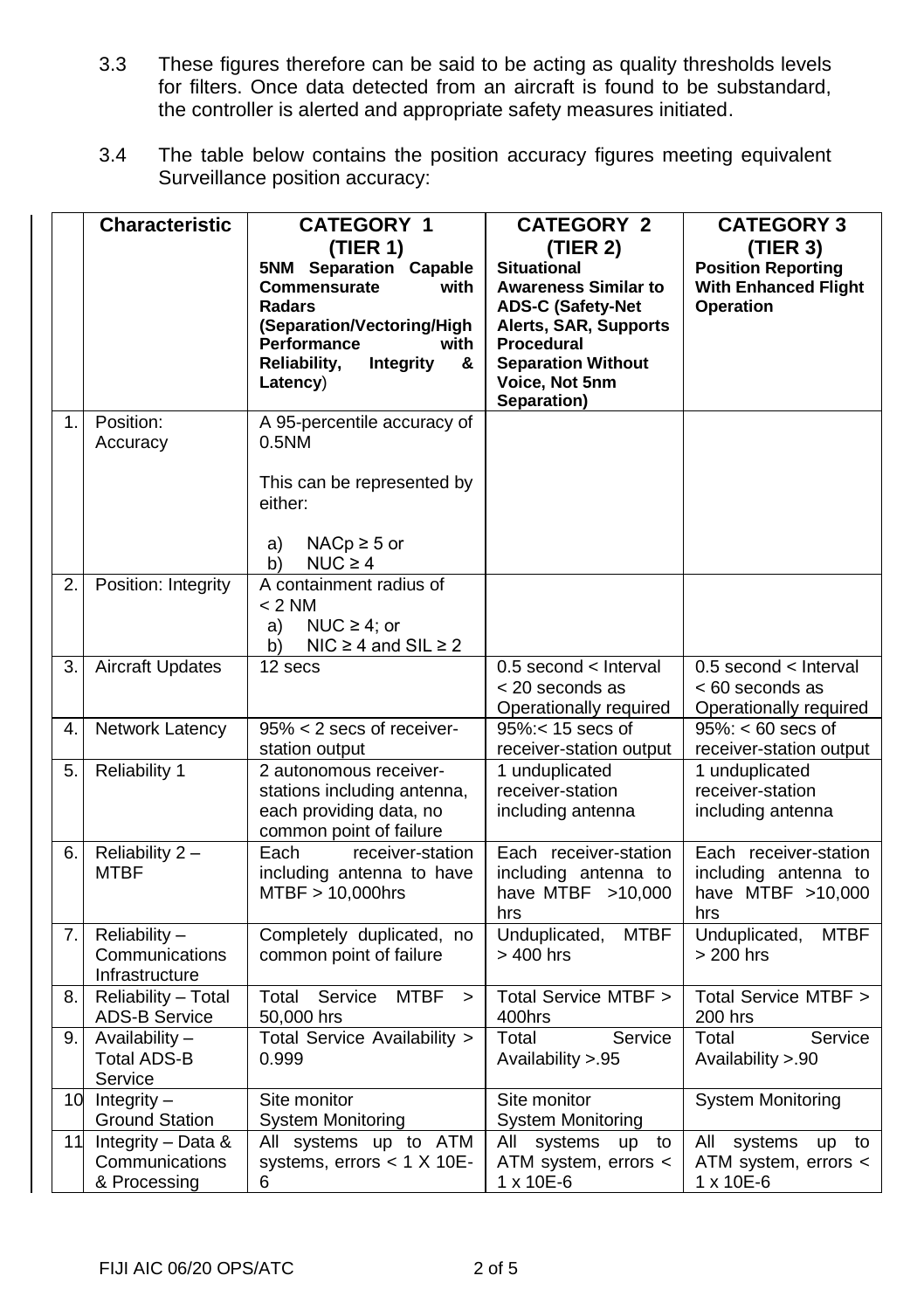3.5 Aircraft fitted with legacy type transponders, compliant to DO260 standards emit a NUC value and not NAC, NIC and SIL as done by the upgraded DO260A and DO260B compliant transponders. ATS providers shall therefore ensure ATS systems are able to support DO260, DO260A and DO260B.

## **4. System Monitoring**

- 4.1 System Monitoring is necessary in order to ensure that the system continues to meet or exceed its performance, safety and interoperability requirements, and that operational service delivery and procedures are working as intended.
- 4.2 Summarised statistical data should be produced periodically showing the performance of the system.
- 4.3 As problems or abnormalities arise, they should be identified, tracked, analysed and corrected and information disseminated as required, utilizing the ADS-B Problem Report.
- 4.4 The checklist of the parameters to be monitored include:
- 4.4.1 ADS-B Ground Station

| <b>Site Monitoring</b>               | Control<br>&<br>Remote<br><b>Monitoring (RCMS)</b>                                      | Logistic<br><b>Support</b><br>Monitoring                                           |
|--------------------------------------|-----------------------------------------------------------------------------------------|------------------------------------------------------------------------------------|
| <b>Receiver Sensitivity</b><br>1.    | <b>CPU</b><br>Process<br>1.<br>Operation                                                | 1. Record all failures,<br>service outage and<br>repair/return to<br>service times |
| 2.<br>Antenna Cable                  | 2.<br>Temperature                                                                       |                                                                                    |
| <b>GPS Health</b><br>3.              | <b>ASTERIX</b><br>3.<br>Output<br>Link<br>Load<br>and<br>Status                         |                                                                                    |
| 4. Coverage Check                    | Time<br>4.<br>Synchronisation                                                           |                                                                                    |
| οf<br>5.<br>Probability<br>Detection | <b>GPS Status</b><br>5.                                                                 |                                                                                    |
| <b>Station Service</b><br>6.         | <b>Power Status</b><br>6.                                                               |                                                                                    |
| 7.<br>Availability                   | <b>Site Monitor Status</b><br>7.                                                        |                                                                                    |
| <b>Receiver Status</b><br>8.         | 8.<br>Memory usage                                                                      |                                                                                    |
|                                      | Software<br>Version<br>9.<br>(Operating<br>system<br><b>RCMS</b><br>and<br>Application) |                                                                                    |

4.4.2 ADS-B Equipage Monitoring

1. Update and maintain list of ADS-B equipped airframe details database 2. Identify aircraft non-compliant to regional mandate.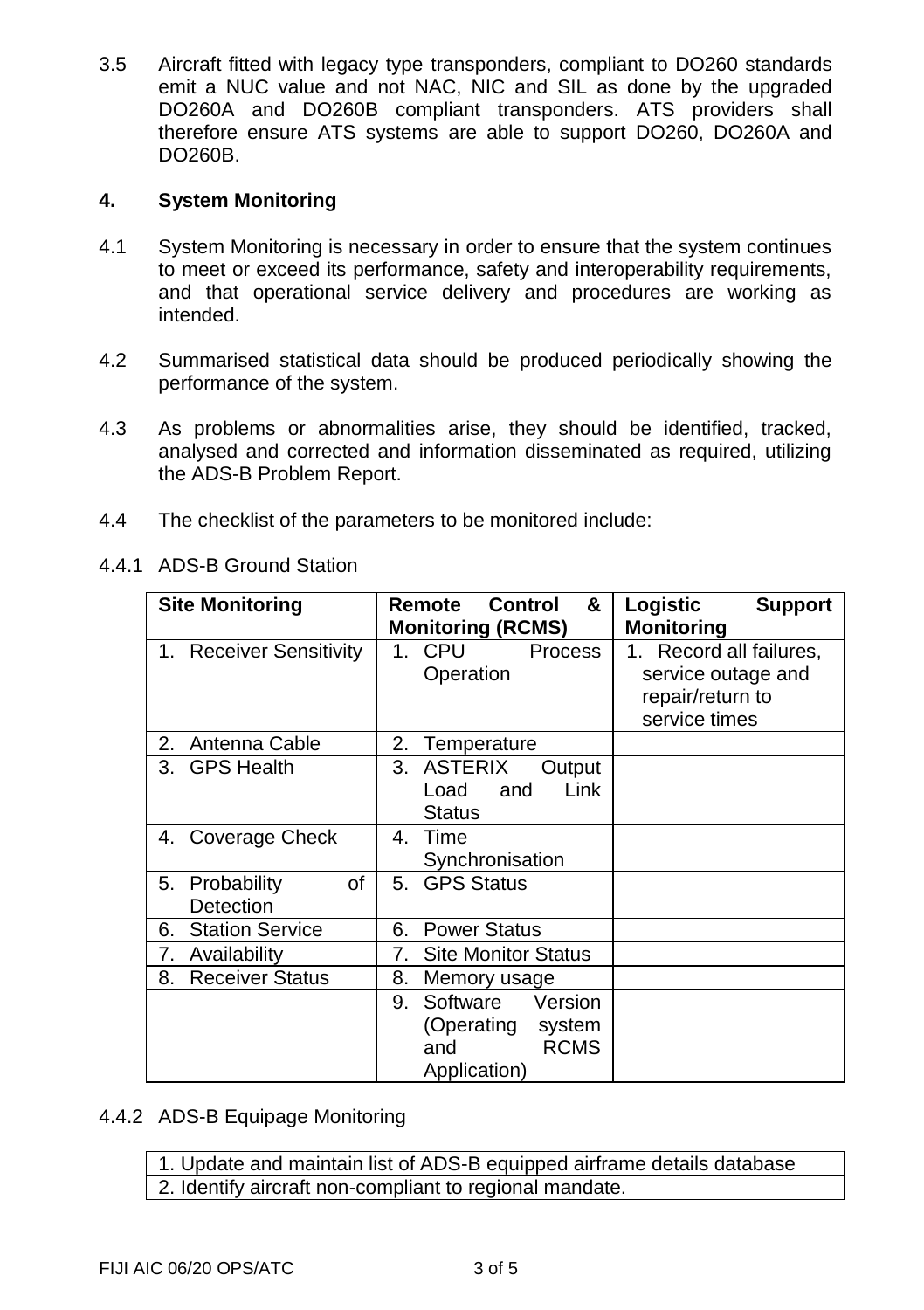| 1. Track Consistency                                         |  |  |
|--------------------------------------------------------------|--|--|
| 2. Valid Flight ID                                           |  |  |
| 3. Presence of NACp/NIC/NUC/Values                           |  |  |
| 4. Presence of Geometric Altitude                            |  |  |
| 5. Correctness of ICAO Aircraft Address                      |  |  |
| 6. Avionics Configuration and Connections                    |  |  |
| 7. Update and maintain list of aircraft with faulty avionics |  |  |

# 4.4.4. ADS-B Performance Monitoring

1. Percentage of aircraft with good integrity reports

2. Accuracy of ADS-B Horizontal Position (Based on a reference sensor)

3. Deviation between Geometric and Barometric height

4. Monitor the number of position jumps

5. message interval rate

## 4.4.5 ADS-B Display on ATC Display

| 1. Split Track - ADS-B reported position might be off |  |
|-------------------------------------------------------|--|
|-------------------------------------------------------|--|

2. Coupling Failure – wrong aircraft ID

3. Duplicated ICAO Aircraft Address

4. Display of data block.

#### **5.0 Management of Non-Compliant ADS-B Aircraft or Misleading Transmission**

- 5.1 The transmission of a value of zero for the NUCp or the NIC or the NACp or the SIL by an aircraft indicates a navigational uncertainty related to the position of the aircraft or a navigation integrity issue that is too significant to be used by air traffic controllers.
- 5.2 The following procedure currently stipulated in the Regional Supplementary Procedures Doc 7030 shall be applicable in the Nadi or Fiji FIRs on commencement of ADS-B based surveillance services notified by AIP or NOTAM:
	- a) If an aircraft operates within an FIR where ADS-B-based ATS surveillance service is provided, and
	- b) carries 1090 extended squitter ADS-B transmitting equipment which does not comply with one of the following:
		- 1) EASA AMC 20-24; or
		- 2) the equipment configuration standards in Appendix XI of Civil Aviation Order 20.18 of the Civil Aviation Safety Authority of Australia; or
		- 3) installation in accordance with the FAA AC No. 20-165 Airworthiness Approval of ADS-B; or